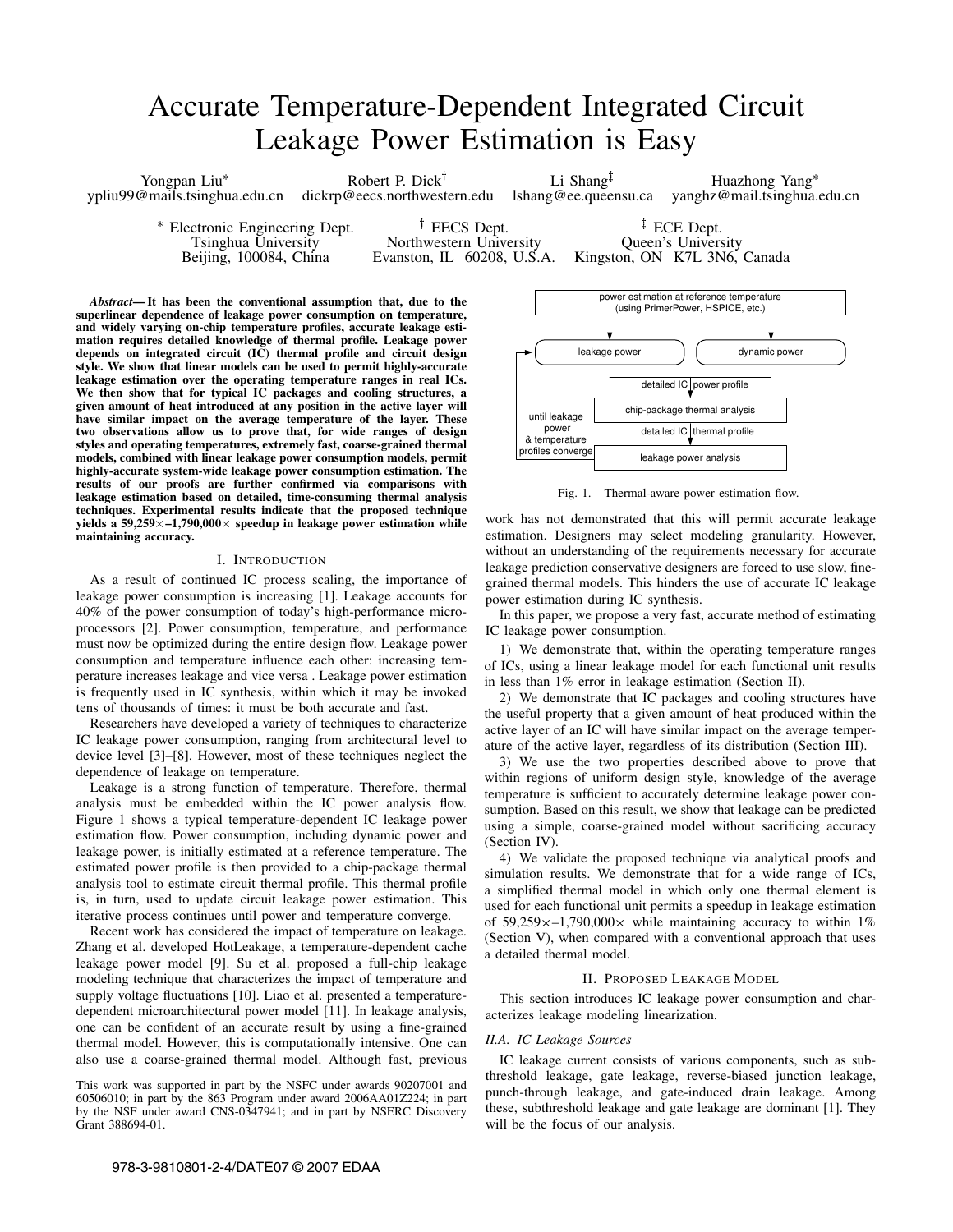Considering weak inversion Drain-Induced Barrier Lowering and body effect, the subthreshold leakage current of a MOS device can be modeled as follows [12]:  $-V_{DS}$  $\frac{(V_{GS} - V_{th})}{\frac{V_{GS} - V_{th}}{V_{tot}}}$ 

$$
I_{subthreshold} = A_s \frac{W}{L} v_T^2 \left( 1 - e^{\frac{-V_{DS}}{v_T}} \right) e^{\frac{(V_{GS} - V_{th})}{n v_T}} \tag{1}
$$

- where  $A_s$  is a technology-dependent constant,
- $V_{th}$  is the threshold voltage,
- $\bullet$  *L* and *W* are the device effective channel length and width,
- $V_{GS}$  is the gate-to-source voltage,
- $\bullet$  *n* is the subthreshold swing coefficient for the transistor,
- $V_{DS}$  is the drain-to-source voltage, and
- $v_T$  is the thermal voltage.

 $V_{DS} \gg v_T$  and  $v_T = \frac{kT}{q}$ . Therefore, Equation 1 can be reduced to

$$
I_{subthreshold} = A_s \frac{W}{L} \left(\frac{kT}{q}\right)^2 e^{\frac{q(V_{GS} - V_{th})}{nkT}}
$$
(2)

The gate leakage of a MOS device results from tunneling between the gate terminal and the other three terminals (source, drain, and body). Gate leakage can be modeled as follows [13]:

$$
I_{gate} = WLA_J \left(\frac{T_{oxr}}{T_{ox}}\right)^{nt} \frac{V_g V_{aux}}{T_{ox}^2} e^{-BT_{ox}(a-b|V_{ox}|)(1+c|V_{ox}|)}
$$
(3)

- where  $A_J, B, a, b$ , and  $c$  are technology-dependent constants,
- $\bullet$  *nt* is a fitting parameter with a default value of one,
- $V_{ox}$  is the voltage across gate dielectric,
- $\bullet$   $T_{ox}$  is gate dielectric thickness,
- $T_{\text{corr}}$  is the reference oxide thickness,

•  $V_{aux}$  is an auxiliary function that approximates the density of tunneling carriers and available states, and

•  $V_q$  is the gate voltage.

### *II.B. Thermal Dependency Linearizion*

Equations 1–3 demonstrate that subthreshold leakage depends primarily on temperature, supply voltage, and body bias voltage. Gate leakage, in contrast, is primarily affected by supply voltage and gate dielectric thickness, but is insensitive to temperature. Using the Taylor series expansion at a reference temperature  $T_{ref}$ , the total IC leakage current of a MOS device can be expressed as follows:

$$
I_{leakage}(T) = I_{subthreshold} + I_{gate}
$$
\n
$$
W \left( k \right)^2 \underset{S \to 2}{}^2 \frac{q(V_{GS} - V_{th})}{q(V_{GS} - V_{th})} \tag{4}
$$

$$
=A_s \frac{W}{L} \left(\frac{k}{q}\right)^2 T^2 e^{\frac{q(V_{GS} - V_{th})}{nkT}} + I_{gate} \tag{5}
$$

$$
= I_{linear}(T) + I_{high\text{-}order}(T) \tag{6}
$$

where the linear portion  $I_{linear}(T)$  is

here the linear portion 
$$
I_{linear}(T)
$$
 is  
\n
$$
I_{linear}(T) = I_{gate} + A_s \frac{W}{L} \left(\frac{k}{q}\right)^2 e^{\frac{q(V_{GS} - V_{th})}{nkT_{ref}}} \times \left(T_{ref}^2 + (2T_{ref} - \frac{q(V_{GS} - V_{th})}{nk})(T - T_{ref})\right)
$$
\n(7)

and the high-order portion  $I_{high\_order}(T)$  is

$$
I_{high\_order}(T) = I_{leakage}'(T_{ref})(T - T_{ref})^2 + O((T - T_{ref})^3)
$$
 (8)  
Therefore, the estimation error resulting from truncation of superlin-

ear terms is bounded as follows:

$$
Err = \left| \frac{I_{high\_order}(T)}{I_{leakage}(T)} \right| \tag{9}
$$

Equations 8–9 demonstrate that the estimation error of the linear leakage power model is a function of  $|T - T_{ref}|$ , i.e., the difference between the actual circuit temperature  $T$  and the reference temperature  $T_{ref}$  at which the linear model is derived. Therefore, to minimize the estimation error, the linear leakage model should be derived as close as possible to the actual subcircuit temperature. This can be



Fig. 2. Normalized leakages for HSPICE, piece-wise linear, and linear models using the 65 nm process for c7552 and SRAM.



Fig. 3. Linear leakage model errors for c7552 and SRAM.

intuitively understood from Figure 2, which shows the normalized leakage power consumption of two circuits (a combinational circuit benchmark c7552 [14] and SRAM [15]) as a function of temperature. For each circuit, we can compare linear and three-segment piecewise linear (PWL 3) models with HSPICE simulation results for the 65 nm predictive technology model [16]. Within the normal operating temperature ranges of many ICs, 55°C–85°C, even a linear model is fairly accurate. This accuracy can be further improved by using a piece-wise linear model. Accuracy improves with segment count although, in practice, only a few segments are needed. If a continuous leakage function is available, e.g., via curve fitting to measured or simulated results, the first and second terms of its Taylor series expansion at the average temperature of the IC or subcircuit of interest can be used to provide a derivative-based linear model at the reference temperature of interest.

Figure 3 shows average and maximum leakage model error as functions of piece-wise linear model segment count for the same two circuits considered in Figure 2. Comparisons with HSPICE simulation are used to compute error. Leakage was modeled in the IC temperature range of 25°C–120°C. Within each piece-wise linear region, a linear leakage model is derived at the average temperature of this region using Equation 7. The accuracy permitted by the piecewise linear model is determined by the granularity of the regions. Figure 3 shows that modeling error decreases as the number of linear segments increases. For three or more segments, the maximum errors are less than 0.69% and 0.47% for c7552 and SRAM, respectively. These results demonstrate that coarse-grained piece-wise linear models permit good leakage estimation accuracy. Finer granularity or differentiation of curve fitted continuous functions will generally further improve accuracy, at the cost of increased complexity.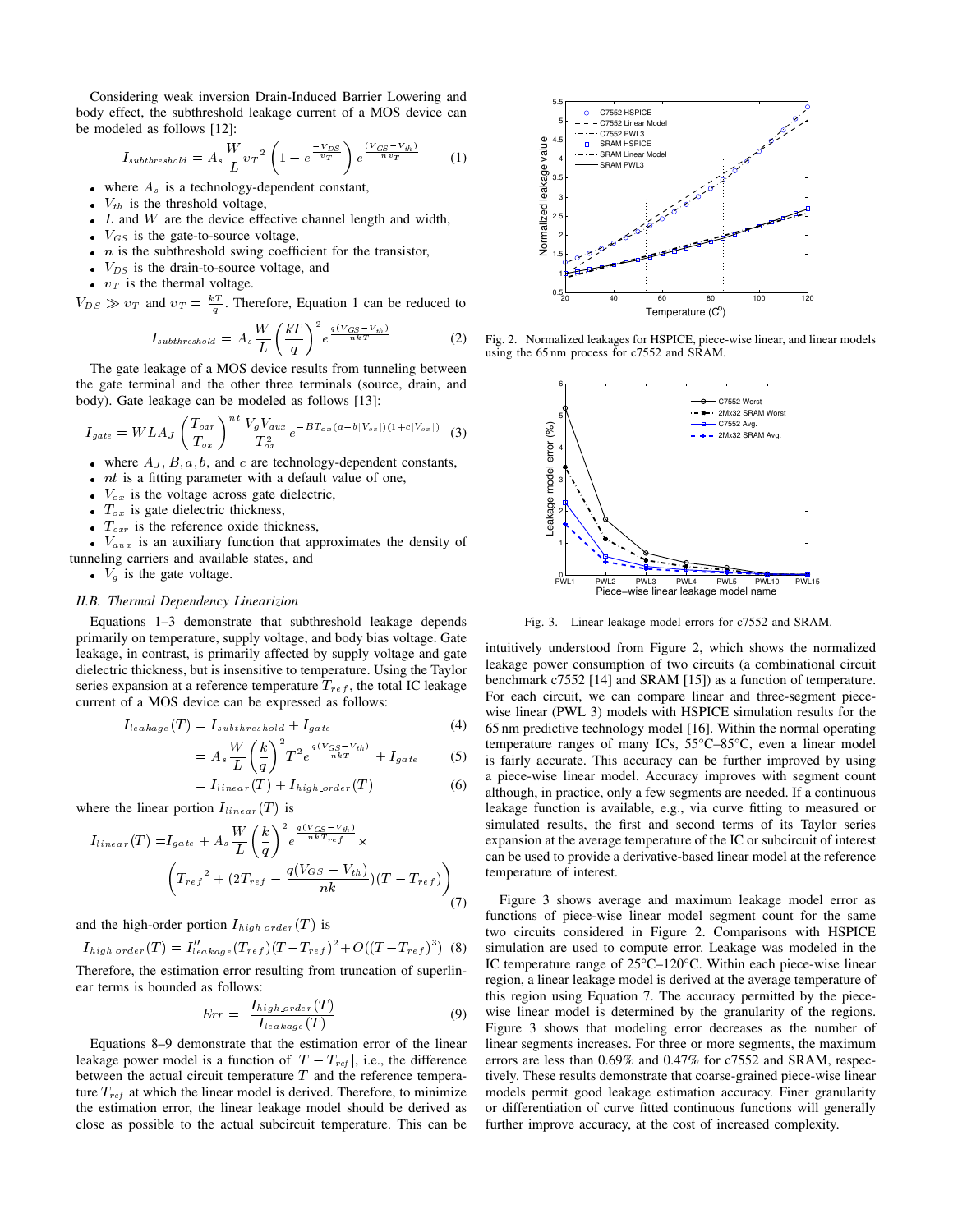

Fig. 4. Steady-state power distribution model.

#### III. THERMAL MODEL AND PROPERTIES

This section introduces the thermal model typically used in detailed temperature-aware IC leakage estimation and explains the properties of IC cooling solutions that permit use of the proposed leakage analysis technique.

#### *III.A. Thermal Model Introduction*

To conduct numerical thermal analysis, the IC chip and package are partitioned into numerous elements. This permits heat flow to be modeled in the same manner as electrical current in a distributed  $RC$ network [17], [18].

$$
\mathbf{C}\frac{\mathrm{d}\vec{T}(t)}{\mathrm{d}t} = \mathbf{A}\vec{T}(t) - \vec{p}U(t) \tag{10}
$$

where

- $\bf{C}$  is an  $n \times n$  diagonal thermal capacitance matrix,
- A is an  $n \times n$  thermal conductance matrix,

•  $\vec{T}(t) = [T_1 - T_A, T_2 - T_A, \cdots, T_n - T_A]^T$  is the temperature vector in which  $T_A$  is the ambient temperature,

•  $\vec{p} = [p_1, p_2, \cdots, p_n]^T$  is the power vector, and

•  $U(t)$  is a step function.

In steady-state thermal analysis, the thermal profile does not vary with time. Therefore, we can denote  $\lim_{t\to \inf} \overline{T}(t)$  as  $\overline{T}$ , allowing Equation 10 to be simplified as follows:

$$
\vec{p} = \mathbf{A} \times \vec{T} = \begin{bmatrix} a_{11} & a_{12} & \dots & a_{1n} \\ a_{21} & a_{22} & \dots & a_{2n} \\ \vdots & \vdots & \ddots & \vdots \\ a_{n1} & a_{n2} & \dots & a_{nn} \end{bmatrix} \times \vec{T}
$$

The thermal resistance matrix  $\bf{R}$  is the inversion of thermal conductance matrix, i.e.,  $\mathbf{R} = \mathbf{A}^{-1}$ .

#### *III.B. Insensitivity to Power Profile Claim and Proof*

A typical IC thermal model is shown in Fig 4. In order to accurately model spatial temperature variation, several layers of thermal elements are generally necessary between the active layer and heat sink to permit accurate thermal analysis. Assuming an IC floorplan within which the active layer is divided into  $m$  isothermal blocks,  $blk_i, i \in 1, 2, \dots, m$ , the temperature, area, and power consumption of  $blk_i$  are expressed as  $T_i$ ,  $s_i$ , and  $p_i$ . The total power consumption of the chip is  $P_{tot} = \sum_{i=1}^{m} p_i$ . The matrix, **S**, holds the values of vector  $\vec{s}$ ,  $[s_1, s_2, \cdots, s_m, \cdots, s_n]$  along its diagonal. We now prove that a useful property of IC cooling solutions permits use of the proposed leakage estimation technique.

*Theorem 1 (Sum of Products Area-Temperature Conservation):* For all IC cooling configurations, as long as the total power input is

constant, the sum of the IC area-temperature product in the active layer,  $\sum_{i=1}^{m} s_i T_i$ , is constant if and only if each power source has the same impact on the average temperature of the active layer. That is, the subblock of area-weighted thermal resistance matrix  $S \times R$ associated with the active layer should have the equal column sum property. The theorem can also be expressed as follows:

$$
\sum_{i=1}^{m} s_i T_i \sim P_{tot} \iff \forall R_j, \ R_j = R_{const}
$$
 (11)

where  $R_j = \sum_{i=1}^m s_i R_{ij}$ .  $R_{ij}$  is the *i*th row and *j*th column item of the thermal resistance matrix  $R$ , and  $R_{const}$  is a constant decided by the material and thickness of the chip.

*Proof:* Assuming the following condition holds,

$$
\forall R_j : R_j = R_{const} \tag{12}
$$

the sufficiency of the theorem can be proven.

$$
\sum_{i=1}^{m} s_i T_i = \sum_{j=1}^{m} \sum_{i=1}^{m} s_i R_{ij} p_j = \sum_{j=1}^{m} R_j p_j \tag{13}
$$

According to Condition 12, Equation 13 can be rewritten as:

$$
\sum_{i=1}^{m} s_i T_i = R_{const} P_{tot}
$$
\n(14)

Therefore, if Condition 12 holds, the sum of each block's areatemperature product  $\sum_{i=1}^{m} s_i T_i$  in the active layer keeps constant, as long as the total power input is constant. In particular the sum of area–temperature products,  $\sum_{i=1}^{m} s_i T_i = S_{tot} T_{avg}$ , i.e., the areaaverage temperature product of the IC, remains constant.

Next, we prove the necessity of the theorem. If Condition 12 does not hold, the sum of each block's area-temperature product  $\sum_{i=1}^{m} s_i T_i$  in the active layer does not remain constant with changing power profile, even if total power consumption is constant. Assume, without loss of generality, there are regions with high and low thermal impact on the active layer:  $R_{high} = \sum_{i=1}^{m} s_i R_{ij}, \ j \in 1, 2, \cdots, q$ , and  $R_{low} = \sum_{i=1}^{m} s_i R_{ij}, \; j \in [q+1, \ldots, m]$ . The total power can be divided into two parts accordingly,  $P_{tot} = P_{high} + P_{low}$ . Thus, the sum of area-temperature product can be expressed as follows:

$$
\sum_{i=1}^{m} s_i T_i = \sum_{j=1}^{q} R_{high} p_j + \sum_{j=q+1}^{m} R_{low} p_j = R_{high} P_{high} + R_{low} P_{low}
$$
\n(15)

Even if  $P_{tot}$  is constant, it is clear that a differing ratio between  $P_{high}$  and  $P_{low}$  makes the sum of area-temperature products different. Necessity is proved.

We will show that for a typical multiple layer IC and cooling configuration, the sufficient and necessary conditions for the Theorem 1 are satisfied, based on the following assumptions:

1) All heat generated in the active layer flows eventually to the ambient through the top of the heatsink or the bottom of the package, i.e., no heat flows the sides of the silicon and

2) All layers either have the same area or are isothermal.

We will later demonstrate that these assumptions are well satisfied for a wide range of ICs. Due to space constraints, we can only summarize the proof that these assumptions permit the use of Theorem 1. However, this summary illustrates the reasons for the high accuracy indicated by the results in Section V. We first generate a thermal conductance matrix  $A_j$  for each layer j.  $A_j$  is clearly a real symmetric  $m \times m$  matrix, in which the sum of items in the *i*th row (or column) equals  $\frac{k_{con} s_i}{t_{die}}$ , where  $k_{con}$  is the silicon thermal conductivity and  $t_{die}$  is the thickness of the layer. We transform  $A_i$  to  $B_i$  by factoring the area of each block  $s_i$  out of matrix  $A_i$ using matrix  $\mathbf{S}_i$ . We prove that matrix  $\mathbf{B}_i$  has the equal column sum property and that the sum is  $\frac{k_{con}}{t_{die}}$ . For matrix **M**, with the equal column sum property, it is easy to prove the following properties.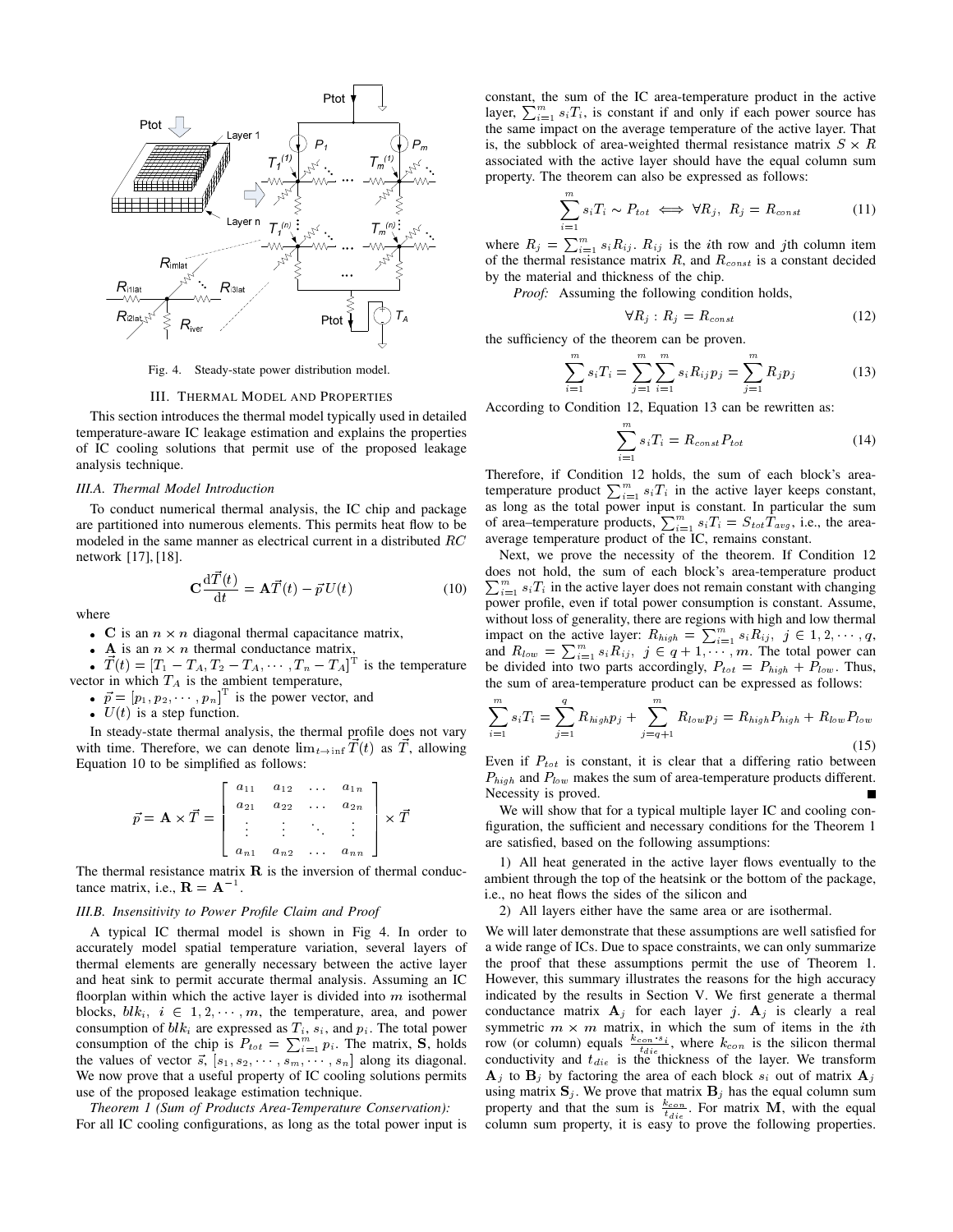Given that  $\zeta$  is an arbitrary set of matrices and  $\beta$  is the set of all matrices having the equal column sum property,

$$
\subseteq \beta \Rightarrow \left(\sum_{\mathbf{M} \in \zeta} \mathbf{M}\right) \in \beta \land \left(\prod_{\mathbf{M} \in \zeta} \mathbf{M}\right) \in \beta \tag{16}
$$

$$
\forall_{M \in \beta} : \exists M^{-1} \Rightarrow M^{-1} \in \beta \tag{17}
$$

For the multiple layer case, we can prove that the subblock of areaweighted thermal resistance matrix  $\mathbf{S} \times \mathbf{R}$  associated with the active layer can be expressed as a linear combination of matrices  $\mathbf{B}_i \in \beta$ from each layer  $j$ . In this way, we prove that the Condition 12 is satisfied. We will further validate the sufficient and necessary conditions under realistic cooling configurations in Section V.

#### IV. TEMPERATURE-AWARE LEAKAGE ESTIMATION

This section describes the approach conventionally used for temperature-aware leakage estimation and proposes a new accurate and fast technique.

#### *IV.A. Conventional Approach*

 $\zeta$ 

In the past, most attempts at temperature-aware leakage power consumption estimation used fine-grained thermal analysis to compute leakage power consumption [10], [11]. It can be surmised that this is due to the superlinear relationship between leakage and temperature. After partitioning the IC into thousands of thermal elements, the leakage current for each thermal element is computed based on the corresponding estimated temperature. The total leakage current is computed by taking the sum of the leakage of all thermal elements. Since the number of thermal elements is large, most computation time is spent estimating the detailed thermal profile in the conventional approach. This prevents efficient leakage estimation for many candidate solutions during synthesis or early design space exploration.

#### *IV.B. Proposed Method*

In this section, we propose a fast and accurate temperaturedependent leakage estimation method. Assume the IC is divided into *n* isothermal homogeneous grid elements,  $blk_i, i \in 1, 2, \dots, n$ . The temperature, area, and power consumption of each element,  $blk_i$ , are expressed as  $T_i$ ,  $s_i$ , and  $p_i$ , respectively. Using the linear leakage model developed in Section II, the leakage power of  $blk_i$  is expressed as follows:

$$
p_{\text{leak}}^{blk_i}(T_i) \simeq V_{DD} I_{\text{linear}}^{blk_i}(T_i)
$$
\n(18)

For a subcircuit with uniform design style, the leakage current is proportional to its area, i.e.,

$$
I_{linear}^{blk} (T_i) \propto F_i s_i \tag{19}
$$

yielding the following formula:

$$
I_{linear}^{blk} (T_i) = F_i s_i (M_i T_i + N_i)
$$
\n(20)

where  $F_i$  is the leakage current per unit area. This value depends on manufacturing technology, design style, supply voltage and input pattern. Since input vectors have a great influence on the leakage current, the leakage current should be an input vector probability weighted one.  $M_i$  and  $N_i$  are parameters obtained by curve fitting in the piece-wise linear model. Collectively,  $F_i$ ,  $M_i$ , and  $N_i$  are referred to as *leakage coefficients*. If the derivative model is used,  $M_i$  and  $N_i$ are calculated at the estimated  $T_i$  using the Taylor series expansion technique developed in Section II.

*Uniform Case:*  $F_i$ ,  $M_i$ , and  $N_i$  are decided only by the circuit design style, supply voltage and input pattern. For an IC with uniform design style and supply voltage, such as SRAM and fieldprogrammable gate arrays (FPGAs), these values are the same under specific input patterns for all portions of the IC and can be denoted as  $F_{tech}$ , and M and N, respectively. Theorem 1 can be used to show that

$$
\sum_{i=1}^{n} I_{linear}^{blk_i}(T_i) = M F_{tech} \sum_{i=1}^{n} (s_i T_i) + F_{tech} N \sum_{i=1}^{n} (s_i)
$$
 (21)

$$
= F_{tech} S_{tot} (MT_{avg} + N) \tag{22}
$$

Therefore, as long as the conditions necessary to use Theorem 1 are well satisfied, only a few thermal elements are needed for accurate leakage analysis of the entire IC. This permits highly-efficient leakage estimation.

*Nonuniform Case:* Many ICs are composed of regions with different design styles, e.g., logic and memory, or with different supply voltages. These regions have different  $F_i$ ,  $M_i$ , and  $N_i$  values. In this case, we divide the chip into regions, within which the leakage coefficients are consistent. Therefore, the leakage current for region  $k$  is expressed as follows:

$$
\sum_{blk_i \in reg_k} I_{linear}^{blk_i}(T_i) = M_k F_k \sum_{i=1}^n (s_i T_i) + F_k N_k \sum_{i=1}^n (s_i)
$$
  
=  $F_k S_{tot}(M_k T_k^{reg} + N_k)$  (23)

where  $T_k^{reg}$  is the average temperature of region k. By summing the leakage current of all regions, the total leakage current is obtained. The use of only one, or a few, thermal elements for each region allows extremely fast thermal and leakage analysis.

Multiple thermal elements may also be used in cases for which the IC leakage coefficients are uniform in order to increase estimation accuracy. Finer thermal model granularity implies smaller temperature variations within each thermal element. Recall that the estimation accuracy of a linear model depends on deviation between the actual temperature and the reference temperature at which the linear model was derived. Decreasing the size of a thermal element decreases the temperature variation within it. Therefore, decreasing thermal element size decreases the truncation error resulting from using a linear approximation of the superlinear leakage function. Our results in Section V indicate that, even given pathological power and temperature profiles, very few thermal elements are required for leakage estimation with less than 1% error.

Leakage power consumption influences temperature, which in turn influences leakage power consumption. This feedback can be handled by repeating thermal analysis until convergence. This usually requires only a few iterations for most ICs. More advanced techniques to model this feedback loop may also be devised, but are beyond the scope of this article.

#### V. EXPERIMENTAL RESULTS

In this section, we evaluate the accuracy and efficiency of the proposed temperature-dependent leakage estimation technique, which consists of *piece-wise linear leakage modeling and coarse-grained thermal analysis*. We characterize the two sources of leakage estimation error introduced by this technique: truncation error as a result of using a linear leakage model and temperature error as a result of using a coarse-grained thermal model. The base case for comparison is conventional temperature-aware leakage estimation using *superlinear leakage model and fine-grained thermal analysis*. Our experiments demonstrate that for a set of FPGA, SRAM, microprocessor, and application specific integrated circuit (ASIC) benchmarks, the proposed leakage modeling technique is accurate and permits great increases in efficiency. All benchmarks were run on an AMD Athlon-based Linux PC with 1 GB of RAM.

#### *V.A. Experimental Setup*

We use the 65 nm predictive technology model [16], for leakage modeling. This model characterizes the impact of temperature on device leakage. We first derive the superlinear leakage model using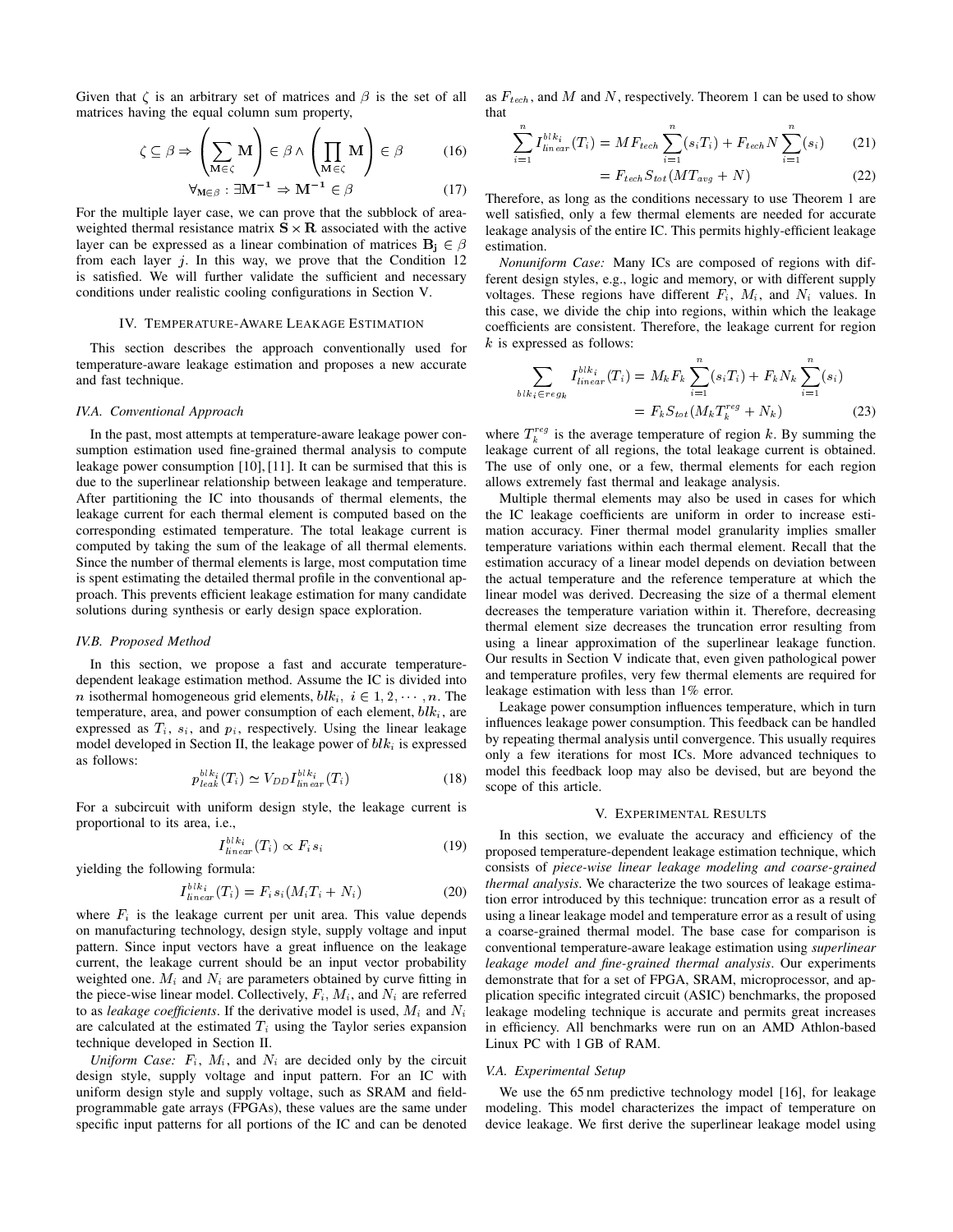TABLE I LEAKAGE ERROR FOR FPGA

| $T_{\it{ava}}$<br>$(^{\circ}C)$ | $P_{tot}$<br>(W) | $DM$ error<br>Max.<br>Avg.<br>$(\%)$<br>(%) |       | <b>CPU</b> time<br>SF<br>DM<br>$(\mu s)$<br>(s) |    | Speedup<br>(million $\times$ ) |  |
|---------------------------------|------------------|---------------------------------------------|-------|-------------------------------------------------|----|--------------------------------|--|
| 40                              | 10               | 0.003                                       | 0.005 | 16.1                                            | 10 | 1.60                           |  |
| 50                              | 40               | 0.039                                       | 0.092 | 14.7                                            | 10 | 1.47                           |  |
| 60                              | 70               | 0.122                                       | 0.258 | 16.1                                            | 10 | 1.61                           |  |
| 70                              | 110              | 0.300                                       | 0.650 | 16.2                                            | 10 | 1.62                           |  |
| 80                              | 150              | 0.505                                       | 0.960 | 16.2                                            | 9  | 1.79                           |  |
| 90                              | 180              | 0.731                                       | 1.205 | 16.0                                            |    | 1.78                           |  |

HSPICE simulation. The piece-wise linear leakage model is then derived using the method described in Section II: partitioning the temperature range into uniform segments and using least-squared error fitting for each segment. The derivative-based model is based on the first two terms of the Taylor series expansion of the superlinear leakage function around the reference temperature of interest.

We use HotSpot3.0 [19] for both coarse-grained and fine-grained steady-state thermal analysis. HotSpot3.0 supports both block-based coarse-grained and grid-based fine-grained stead-state thermal analysis. Previous work [20] demonstrated that the coarse-grained blockbased method is fast. In contrast, fine-grained grid-based partitioning is slower but permits more accurate thermal analysis. In this work, coarse-grain thermal analysis is based on the block-based method, as only the average block temperature is required. For fine-grained thermal modeling, we partition the IC active layer into  $100 \times 100$  elements. This resolution is necessary; decreasing resolution to  $50 \times 50$ resulted in a 6 °C error in peak temperature for the Alpha 21264. A resolution of  $100 \times 100$  elements is also sufficient for our benchmarks; we have used resolutions up to  $1,000 \times 1,000$  to validate our results and have found that increasing resolution beyond  $100 \times 100$  has little impact on temperature estimation accuracy.

#### *V.B. Leakage Power Estimation*

Table I shows the accuracy and speedup resulting from using the proposed leakage estimation technique on an FPGA [21]. We used six sets of 30 random power profiles. Six different total power consumptions (Column 2) resulting in different average temperatures (Column 1) were considered. Power profiles were generated by assigning uniformly-distributed random samples ranging from [0, 1] to each cell in a  $5 \times 5$  array overlaying the IC and then adjusting the power values to reach the target total IC power while maintaining the ratios of power consumptions among cells.

In Section IV we show that the leakage power of an IC with uniform leakage coefficients depends only on total power consumption. To evaluate this claim, we compare the superlinear fine-grained model (SF) with the single-element linear derivative-based model (DM). At each total power setting, the average estimation error for the 30 randomized power profiles is shown in Column 3. As shown in Column 4, the maximum estimation error was never greater than 1.2%. As shown in Columns 5–7, the speedup permitted by our technique ranges from  $1,470,000 \times -1,790,000 \times$ . This speedup results from a reduction in thermal model complexity that greatly accelerates the thermal analysis portion of leakage estimation.

In addition to considering modeling accuracy for uniform leakage coefficients in the presence of randomized power profiles, we designed a power profile to determine the error of the proposed technique under pathological conditions. In this configuration, all of the power in the IC is consumed by a corner block and other blocks consume no power. The total power input is set to 117 W, leading to an extremely unbalanced thermal profile. Temperatures ranged from 52.85 °C to 106.85 °C. This case goes well beyond what can be expected in practice, but serves to establish a bound on the estimation error of the proposed approach.

Figure 5 shows the leakage estimation error as a function of thermal modeling granularity for piece-wise linear thermal models with various numbers of segments and a linear model based on



Fig. 5. Leakage estimation error of FPGA under worst-case power profile. TABLE II

LEAKAGE ERROR FOR ALPHA 21264

| <b>Benchmark</b>  |      | gcc  | equake | mesa | gz1D | art  | bzip2 | twolf |
|-------------------|------|------|--------|------|------|------|-------|-------|
| Error $(\% )$     | PWL. |      |        | 0.53 | 0.42 | 34   | 0 45  | 0.65  |
|                   | DM   | 0.54 | 0.64   |      | 0.48 | 0.56 | 0.47  | 0.57  |
| Speedup (thousand |      |      |        |      |      | hh   |       |       |
|                   |      |      |        |      |      |      |       |       |

the derivative of the continuous leakage function at the block's predicted temperature. Using the same one-segment linear model for all blocks (PWL 1) results in approximately 2% estimation error. However, piece-wise linear models with five or more segments, and the derivative-based model, all maintain errors of less than 0.5%, as long as at least four thermal elements are used. Note that the derivative based model is not identical to a piece-wise linear model in which the number of segments approaches infinity because the piecewise linear model is fit to the leakage function using a least-squared error minimizer while the derivative based model is based on the Taylor series expansion around a single temperature. Therefore, it is possible for the piece-wise linear model to result in higher accuracy in some cases. From these data, we can conclude that even when faced with extreme power profiles, only a few thermal elements are necessary to permit high leakage power estimation accuracy.

In addition to considering ICs with uniform design styles, e.g., FPGAs, we have evaluated the proposed technique when used on the Alpha 21264 processor, an IC having regions with different sets of leakage coefficients, e.g., control logic, datapath, and memory. Power traces were generated using the Wattch power/performance simulator [22] running SPEC2000 programs. One thermal element is used for each functional unit in the processor. Table II shows results for five-segment piece-wise linear (PWL 5) and derivativebased (DM) leakage models. Row 4 shows that reducing thermal model complexity results in leakage estimation speedups ranging from  $59,259 \times -80,965 \times$ . As Rows 2 and 3 show, derivative-based and piece-wise linear model leakage estimation errors are less than 1% for all benchmarks, compared with an HSPICE-based superlinear leakage model used with fine-grained thermal analysis. This small error has two components: truncation error resulting from coarse-grained thermal modeling and slight deviation of real cooling structures from the conditions stated in Theorem 1. We now discuss the conditions required by Theorem 1.

#### *V.C. Thermal Model Error Breakdown*

In Section III, we showed that the necessary and sufficient conditions for Theorem 1 hold under reasonable assumptions. IC cooling structures approximately conform to the assumptions required for sum of products area-temperature conservation to hold, e.g., much more heat leaves an IC and package through the heatsink than through the sides of the silicon die. However, they do not perfectly conform, e.g., some heat can leave the system through the sides of the die.

We now evaluate the error resulting from approximating the